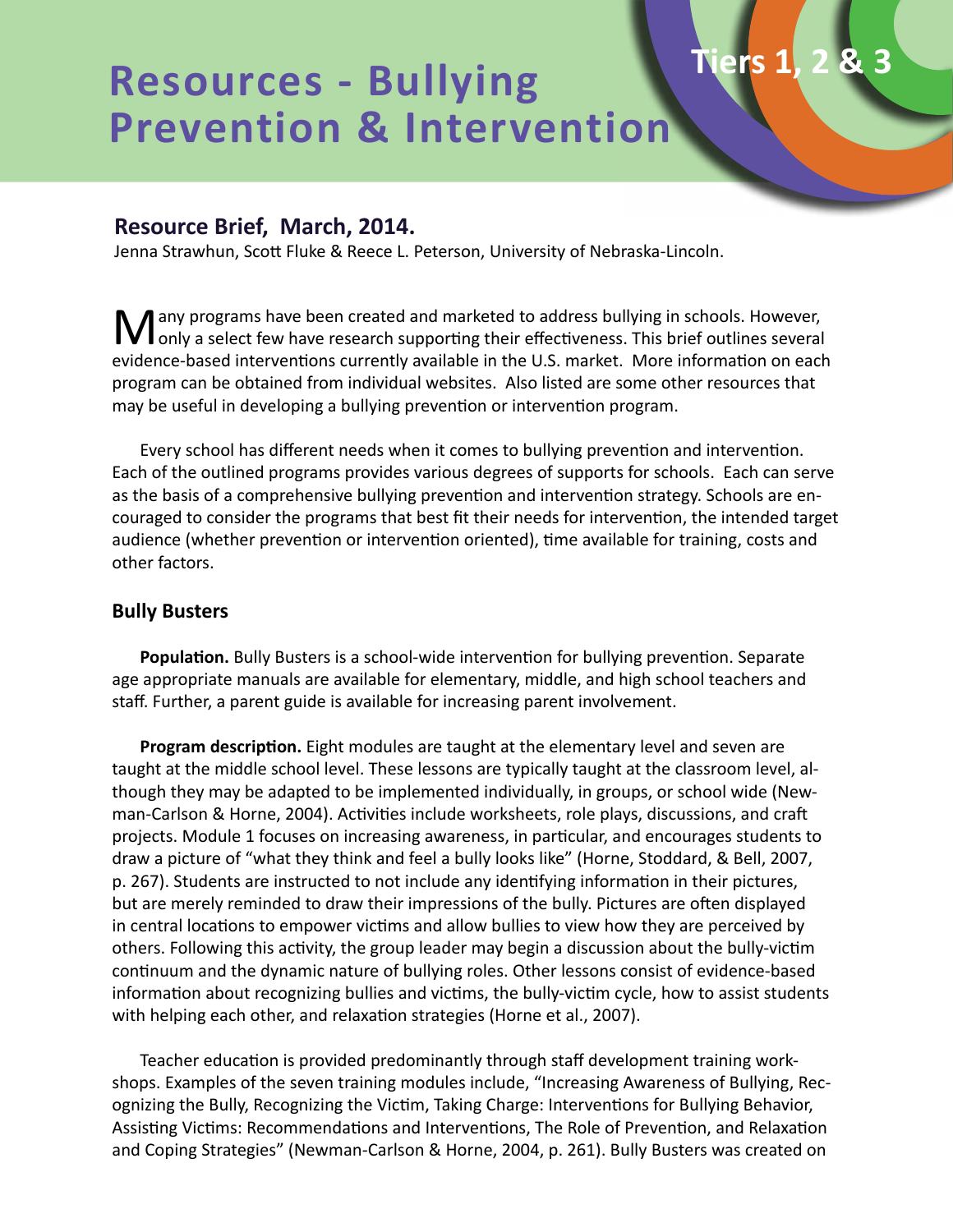

the premise that bullying arises from student social skills deficits and that these deficits can best be acquired by "increasing awareness, knowledge, and efficacy of teachers regarding how to deal with school-based aggression and bullying" (Bell, Raczynski, & Horne, 2010, p. 258). In recent years, The Bully Busters curriculum has also grown to include not only a parent component, but an entire parent manual, A Parent's Guide to Understanding and Responding to Bullying: The Bully Buster's Approach. Psychoeducational parent groups may use this manual and the principles from the program to help parents of bullies and victims support their child's utilization of prosocial skills, strengthen the parent-child relationship, empowering parents, increase parent-child communication, and reducie stress (Horne et al., 2007).



At the high school level, Bully Busters takes a peer leader format. Select upperclassmen are trained to serve as peer leaders who work with other students to address bullying and related topics such as conflict resolution and dating violence.

**Research support.** Several empirical studies have been conducted supporting the use of Bully Busters to prevent and intervene in bullying. Orpinas, Horne, & Staniszewski (2003) found that a whole school bullying prevention program that included components of the elementary school Bully Busters curriculum led to a reduction in self-reported aggressive behavior among kindergarten through 5th grade students. In another student, teachers who were trained using the curriculum demonstrated better knowledge of bullying and skills to intervene in bullying than did a control group of teachers (Browning, Cooker, & Sullivan, 2005). At the middle school level, the program has been shown to increase teacher knowledge, increase teachers' belief that they are able to address bullying, and decrease office referrals for bullying (Newman-Carlson & Horne, 2004). However, published studies evaluating the effectiveness of the high school curriculum are not yet available. Thus, the Bully Busters program has several research studies supporting its use in elementary and middle schools, but no data are available supporting its use in high schools.

**Further information.** The Bully Busters manuals are available via Research Press Publishers at https://www.researchpress.com/books/455/bully-busters. As "Bully Busters" is a common name for bullying intervention programs, interested schools should confirm that the program they are selecting is authored by Dr. Arthur Horne of the University of Georgia.

#### **Bully-Proofing Your School**

**Population.** Bully-Proofing Your School is a school-wide bullying prevention and intervention program. It has been designed for elementary and middle school populations.

**Program description.** In this psychoeducational intervention, which can be adapted for small group or individual use, students are taught to recognize the different types of bullying, to promote problemsolving for themselves and among their peers, and to avoid engaging in behaviors that may condone bullying (e.g., excluding students). Garrity, Jens, Porter, Sager, Short-Camilli, and Seifert (2004) note that the underlying principles of the program include "it is the adult's responsibility to make the school environment safe for students. When confronted by a caring community, bullying is defused. Bullying does not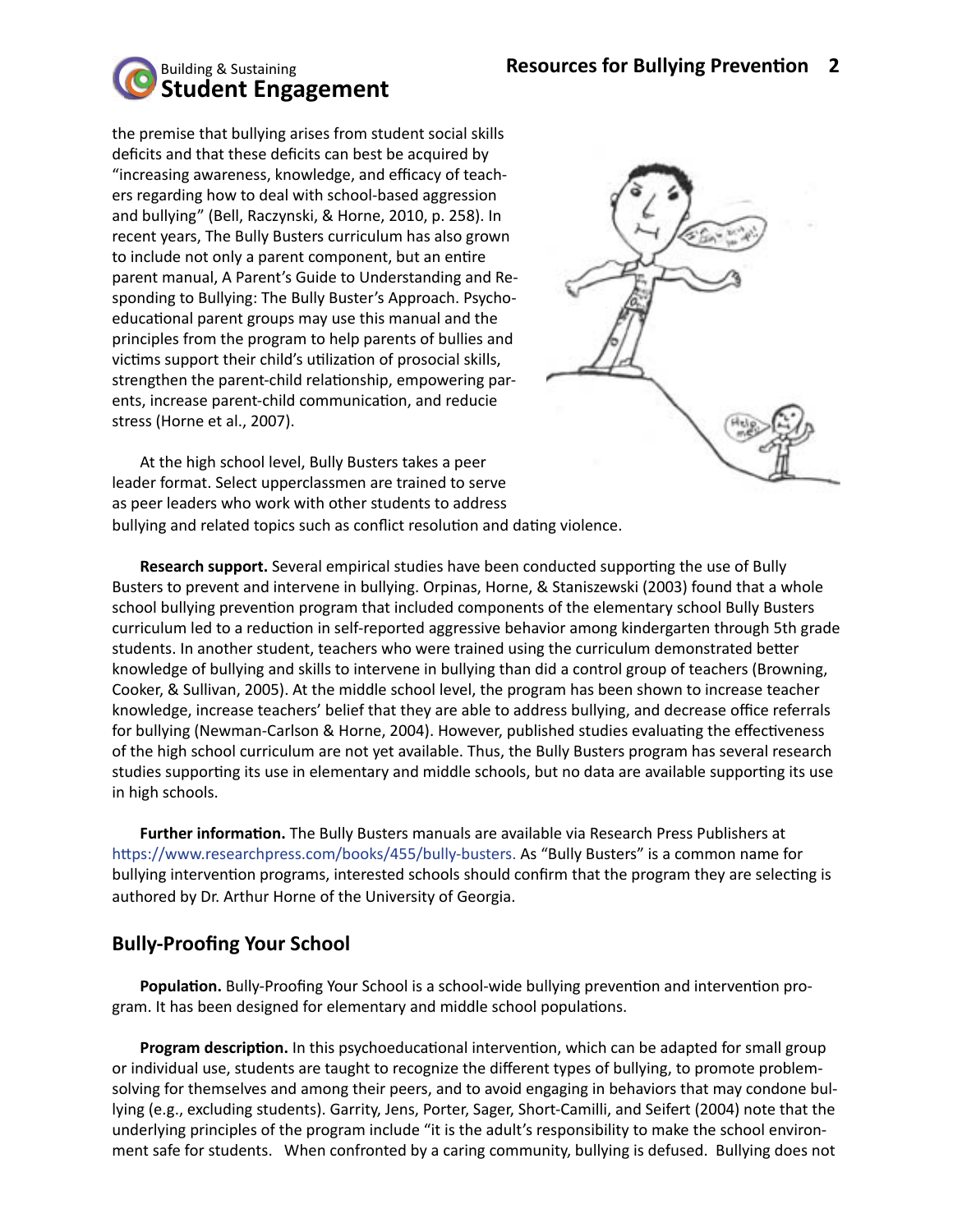# Building & Sustaining **Student Engagement**

correspond with conflict, as power can be shifted away from the bully, leaving many means to an end" (p. 3).

 The program also focuses on differentiating key bullying concepts, such as the difference between normal peer conflict and bullying, equal power and an imbalance of power among friends, accidents versus intentional behavior (Garrity et al., 2004). In relation to reporting and responding in particular, the distinction between tattling and reporting is made for students. Students are also taught the acronym HA



HA SO to understand the six stages to avoid victimization (i.e., Help, Assert Yourself, Humor, Avoid, Self-talk and Own). Bully-Proofing Your School also aims to secure the involvement of the school staff in reinforcing the standards of the curriculum by offering training sessions to school staff to expand knowledge on special topics such as cyber bullying and relational aggression. Staff are also encouraged to hold group meetings at a consistent time, such as having a "lunch bunch" group in order to ensure ease of scheduling.

Bully-Proofing Your School consists of six sessions, with varying sessions for victims and bullies (Garrity et al., 2004). Students are grouped according to their bully/victim status with sessions tailored accordingly. Session 1 for victim groups aims to introduce the characteristics of positive friendships, while session 2 progresses to an assessment of the nature and extent of students' friendships and includes role plays and tips for joining a group. Additionally, session 3 addresses self-esteem, session 4 includes information regarding assertive communication, session 5 deals with interpreting a bullying situation accurately, and session 6 focuses on reviewing information from previous sessions and acknowledging student growth

and progress. For bully groups, sessions rely heavily on tactics to change cognitive distortions and thinking errors. Session 1 includes information about thinking errors and tracking thinking errors, session 2 highlights the need for realistic expectations for students, session 3 targets empathy skills and development, session 4 and session 5 teach anger management and problem-solving skills, and session 6 is a review and culmination of previous sessions and post-assessment.

**Research support.** Menard, Grotpeter, Gianola, and O'Neal (2008) reported that The Bully Proofing Your School curriculum was effective in reducing bullying behaviors, school violence, and in decreasing students' pro-bullying attitudes at the elementary school level when the program was implemented for five years in two elementary schools. Students in the two schools were compared to elementary students in one control school on various outcomes (i.e., relationships with parents and other adults, friends' attitudes towards aggression, the student's own attitudes towards aggression, attitudes towards school and school climate, school safety, substance use, and physical, verbal, and relational aggression).

 When the program was implemented at the middle school level, the implementation integrity was questionable, leading the investigators to draw the conclusion that the program "does no harm and may do some good" (p. 4). In one of the schools, a lack of administrative support for the program may have led to problems and skepticism on the part of school staff regarding implementation. Further research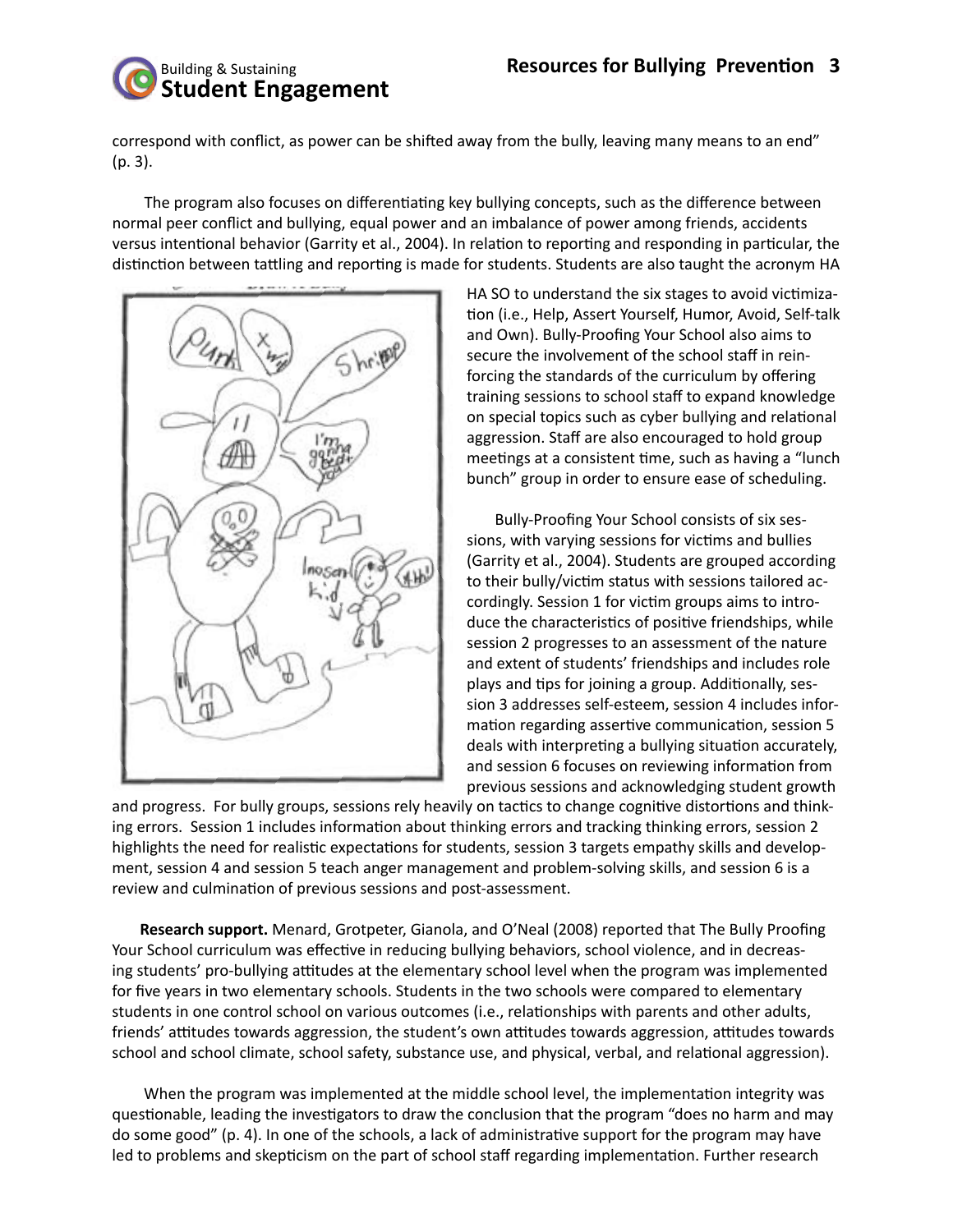on the fidelity and outcomes of program implementation at the middle school level is warranted.

**Further information.** More information, including ordering information, is available at the following website: http://www.schoolengagement.org/index.cfm/Bully%20Proof%20Your%20School.

## **The Peaceful Schools Project**

**Population.** The Peaceful Schools Project is a school-wide bullying prevention and intervention program designed for use with elementary school students.

**Program description.** In this program, more weight is placed on positive reinforcement to increase prosocial behaviors in place of punishment and more punitive methods. Additionally, classroom meetings are held regularly (i.e., directly following instances of bullying as soon as they occur) to encourage students to work as a team and receive immediate feedback regarding appropriate ways to respond. Adult and peer mentoring are provided through the "Bruno Program." Overall, a "safe educational environment" is promoted at the elementary school level by fostering an awareness of the dynamics among bullies, victims, and bystanders, and teaching students to tackle these issues by instilling self-esteem and compassion.

Psychoeducation about bullying is provided through twelve "Gentle Warrior" lessons, which are usually conducted in physical education or health classes. The "Gentle Warrior" lessons include relaxation, role plays, and defensive martial arts (Twemlow, Fonagy, & Sacco, 2005). For example, teachers are encouraged to draw from other academic lessons (e.g., in history class), to encourage discussion about bullying scenarios in current events. Developers of this program recognize sports activities and physical education classes as a perfect avenue for achieving the goal of generalization, since choosing captains and participating in competitive games often introduce power-struggles that are characteristic of bullying. Much of the psychoeducation provided is geared towards helping students who are bullied learn how to react when they are victimized. Martial arts serve as a basis for encouraging self-protective/ defending behaviors like assertiveness and physical safety. Additionally, students learn about the roles and qualities of victims, bystanders, and bullies. The program offers suggestions for what students can do when confronted with a student who bullies. Students often also engage in a reflection time at the end of the day for 10 minutes in which students discuss the events of the day from varying perspectives (i.e. bully, victim, bully-victim) and determine if the class should display a banner outside the classroom saying that they had a good day. Reflection time serves as a critical thinking experience for students and an opportunity for teachers to consider the bullying dynamics within their classrooms (Twemlow et al., 2005).

Responses to bullying are carried out through discipline strategies that are implemented without victimizing or singling out the bully perpetrator. Self-protective responses are taught through discrete skills (e.g., take a deep breath), and teachers are instructed to provide redirections and reminders of the messages from the Gentle Warrior lessons. Subsequent offenses warrant a referral to a counselor, social worker, or other specialist who may be suitable to respond to more serious bullying. Next, students who engage in serious and chronic forms of bullying are sent to the principal, who works with the teacher to collaborate and develop a plan to intervene. A home report and even a parent visit often follow as well. The student is welcomed back to the classroom with a fresh start once the discipline has been completed.

**Research support.** The Peaceful Schools Project intervention was implemented in nine elementary schools with 1,345 elementary students in grades 3-5. The intervention was compared to a "treatment as usual" control condition and a psychiatric consultation condition. Outcomes of the intervention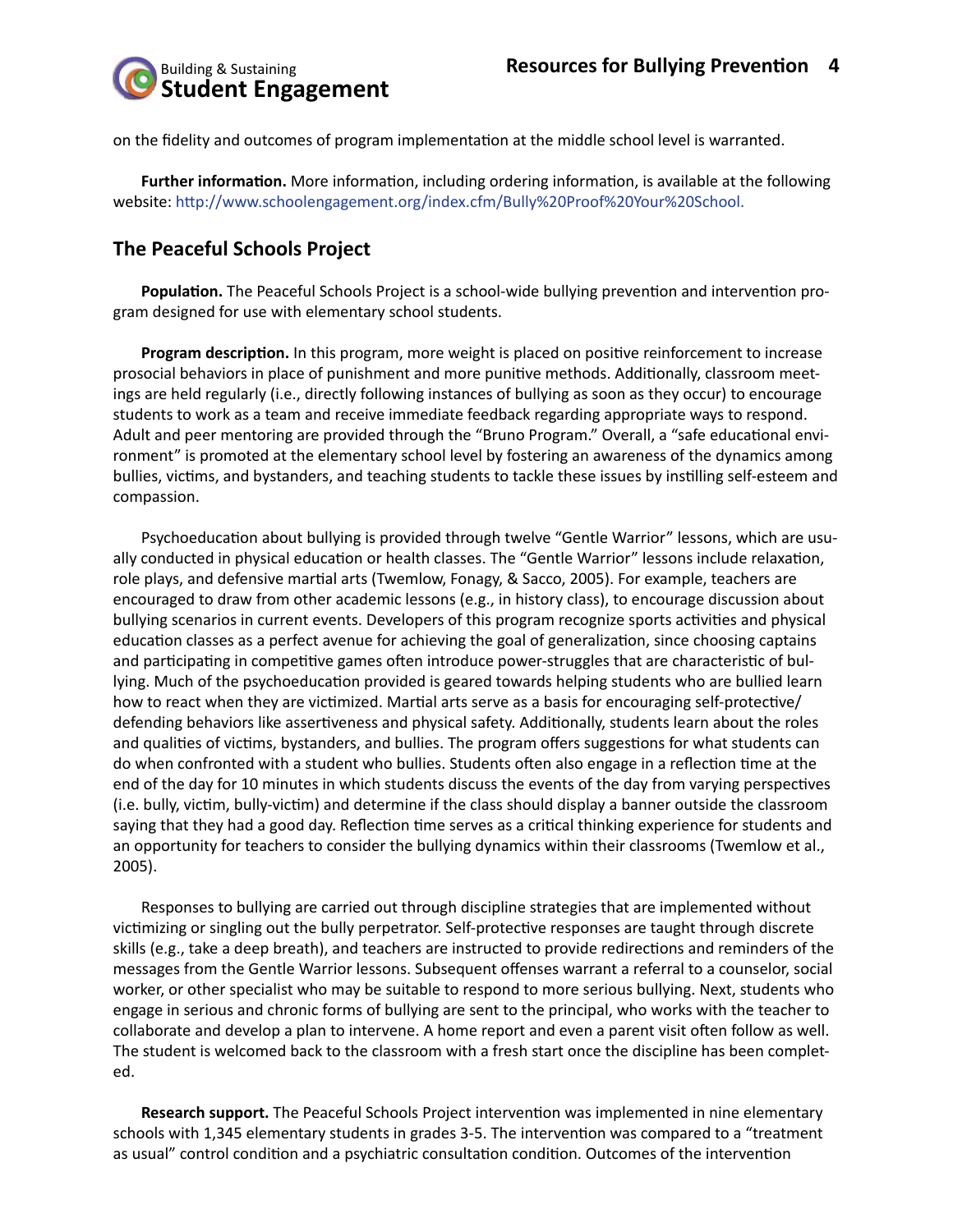

were assessed after two years of active intervention and one year of maintenance intervention. Outcomes were measured through peer and self-reports of bullying and victimization, reports of bystander behavior, self-reports of empathy towards victims, self-reports of the legitimacy of aggression, and classroom observations of disruptive behaviors. Students in The Peaceful Schools Project intervention condition showed decreases in peer-reported victimization, aggression, and aggressive bystanding. Moreover, students in The Peaceful Schools Project condition demonstrated reductions in off-task behavior and disruptive behavior, as noted by classroom observers. Reduced levels of victimization, aggressive bystander behavior, and aggression were maintained even in the third year of maintenance follow-up (Twemlow et al., 2005).

**Further information.** More information, including ordering information and program manuals, can be found at the program website: http://backoffbully.com/Pages/peacefulSchools.html .

#### **Steps to Respect**

**Population.** The Steps to Respect program is a schoolwide bullying prevention and intervention program designed for use with students in the last three years of elementary school. The program can be implemented with students in grades 3, 4, and 5 or in grades 4, 5, and 6, depending on the structure of the school.

**Program description.** This program's psychoeducational component strikes a balance by teaching pro-social friendship skills, as well as coping skills for dealing with bullying. Based on research that friendship is a critical protective factor in decreasing bullying and victimization involvement (Committee for Children, 2005). Students are specifically taught steps for making and keeping friends, how to join a group activity, and how to behave if they are rejected from the activity (e.g., using positive self-talk or finding a new group). Additional skills include assertiveness training, the



distinctions between aggression and assertiveness, emotion management, help seeking, education on positive bystander behaviors, increasing empathy, and reporting bullying to adults even when children have stopped it successfully (Brown, Low, Smith, & Haggerty, 2011). Finally, students are taught how to define bullying, as well as other skills such as bystander actions that can be taken when students witness bullying during the program's 11 lessons.

Like many of the other programs, social-emotional learning is emphasized. However, this program is unique in that social skills are tied directly into the Language Arts curriculum through discussions and assignments geared towards grades 3-6. This age group was specifically targeted by the Steps to Respect program in order to prevent increases in bullying that typically occur during the transition period from middle to high school (Committee for Children, 2005). In addition, students are taught how to define bullying, as well as other skills such as bystander actions that can be taken when students witness bullying.

Steps to Respect outlines a specific procedure for how both students and staff should react to and report bullying. Specifically, students are taught to report bullying to any adult, and then these adults contact a "coach" (i.e., one of the specific members of the staff who has been trained and designated to respond to bullying incidents). The coach then works with both the bully and the victim to investigate what occurred, to develop a plan to resolve the issue, and to make sure that everyone follows through with the plan. Furthermore, establishing a hierarchical discipline plan is crucial.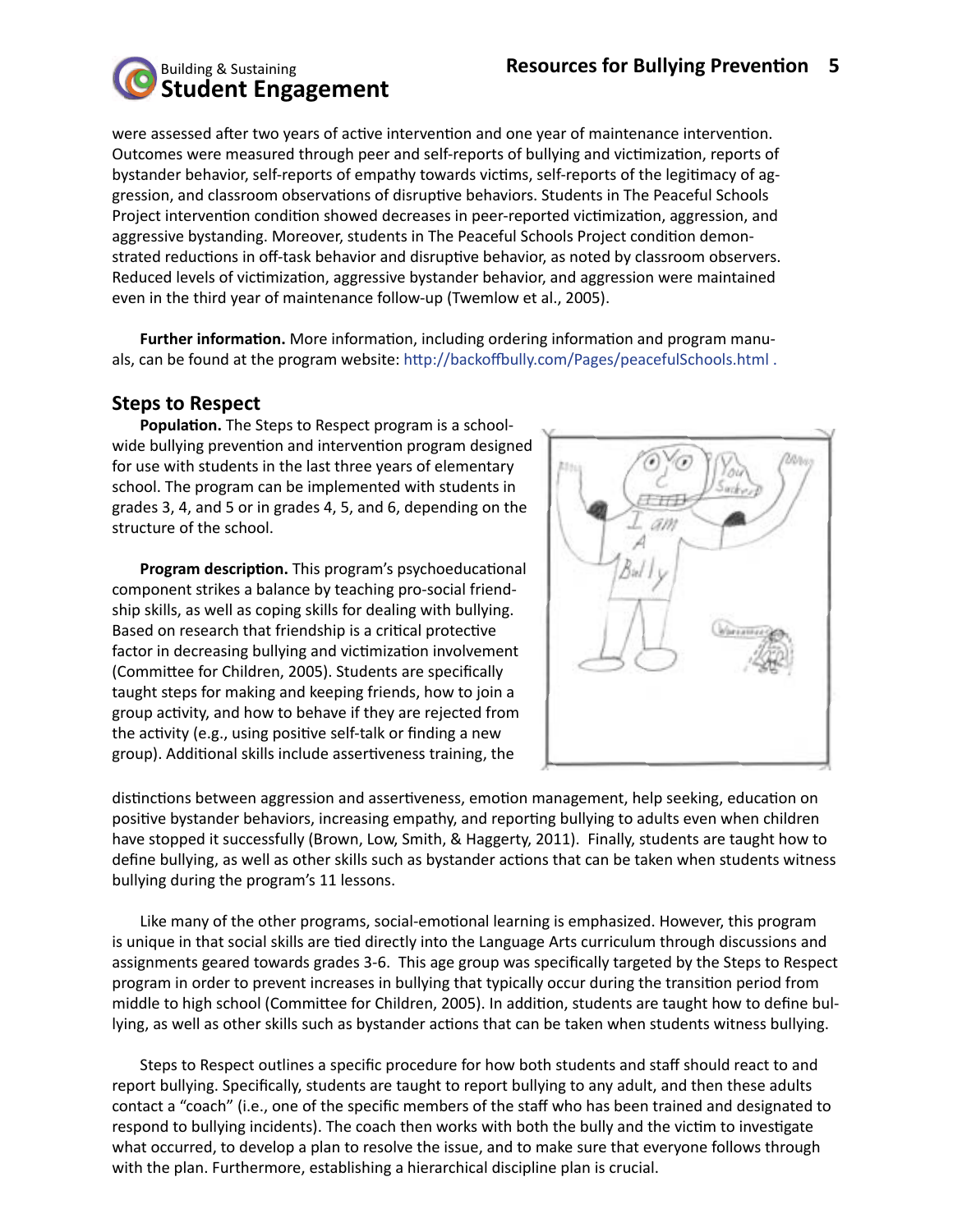

**Research support.** According to the Committee for Children (2005), the implementation of Steps to Respect at a small group or classroom level has been related to decreases in bullying behavior on the playground (i.e., 800 fewer bullying incidents during the semester of implementation), as measured by blind coders in intervention schools. Specifically, in intervention schools that received Steps to Respect training, students reported that they were better able to assertively respond to bullying situations, and students, particularly male students, were observed as being more agreeable and less argumentative. Attitudes towards bullying also decreased in intervention schools (i.e., less tolerance of bullying, increased personal responsibility to eradicate bullying, increased perceptions that adults were responding to bullying). More recent investigations have also found support for the program specifically related to decreases in physical bullying perpetration, and increases in bystander intervention (Brown et al., 2011) and reductions in relational aggression, such as malicious gossip and social exclusion (Low, Frey, & Brockman, 2010).

**Further information.** More information, including ordering information, is available at the program website: http://www.cfchildren.org/programs/str/overview/.

#### **Olweus Bullying Prevention Program**

**Population.** The Olweus Bullying Prevention Program is a school-wide bullying prevention and intervention program designed for use with students in grades 3 through 10.

**Program description.** The Olweus Bullying Prevention Program was the first large-scale bullying prevention program available anywhere in the world. Originating in Europe, the program has since been made available in the United States.

The overall goals of the program are to reduce existing bullying problems among students, prevent new bullying problems from developing, create a safe learning environment, and improve peer relationships. The program seeks to reduce the reward students experience for engaging in bullying behaviors, and replace it with rewards for prosocial behaviors. Schools implementing the program create a bullying prevention committee that meets regularly to supervise the project. The committee also works to secure community involvement by developing partnerships with various community members. Additionally, the school administers a school-wide survey, provided by the program, to inform intervention efforts. Staff intervention in bullying is strongly encouraged, and when bullying behavior is detected, meetings are held with involved students and their parents.

**Research support.** The Olweus Bullying Prevention Program has been evaluated in a number of studies to establish its effectiveness. Most research has taken place in Europe, however, some evidence exists supporting its use in the United States. At the elementary school level, a study of 12 participating schools showed decreases in self-reports of bullying and victimization, decreases in adult observation of bullying, and improved school climate (Kallestad & Olweus, 2003). At the middle school level, a study of 18 schools using the program found that the program led to decreases in reports of bullying for males and females, as well as reports of victimization for males (Limber, Nation, Tracy, Melton, & Flerx, 2004).

**Further information.** More information on the program, including ordering information, can be found on the program website: http://www.hazelden.org/web/go/olweus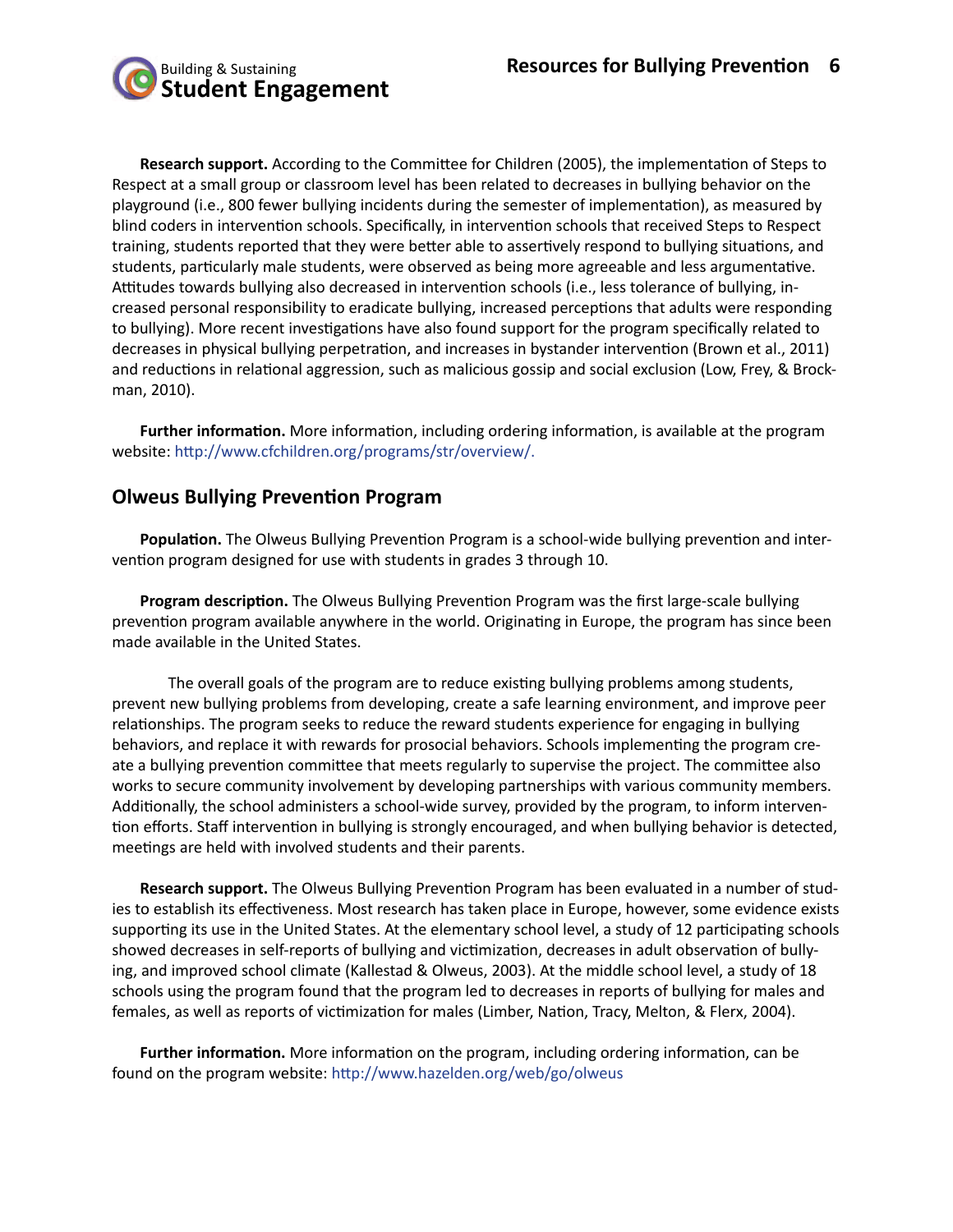

# **Other Bullying Resources**

Below are video materials and other resources and sources of information related to Bullying.

#### **Target Bullying Intervention Program and Website**

The Target Bullying Intervention Program (T-BIP) is a 3 hour, one-on-one psychoeducational intervention designed for students who frequently engage in bullying behavior. Research is on-going, but early evidence suggests that the program leads to reductions in office referrals for bullying behaviors post-intervention. More information on the Target Bullying Intervention can be found in the Program Brief (Strawhun, J., & Peterson, R. (2013). The Target Bullying Intervention Program. Program Brief. Lincoln, NE: Student Engagement Project, University of Nebraska-Lincoln and the Nebraska Department of Education and at the program website at: www.targetbully.com. See the *Program Brief on The Target Bullying Intervention Program* available at

http://k12engagement.unl.edu.

#### **Stop Bullying.Gov**

The stop bullying website has some very short videos about bullying with experts discussing bullying prevention. It gives definitions of bullying and cyber-bullying and who is at risk for being bullied and for bullying. This site gives some statistics and basic facts about bullying and would be most appropriate for students, parents or educators who want to get some very basic information about bullying. There is no curriculum on this website. It is probably most appropriate for educators and parents, but the information on the website could be discussed with students. There is a list of resources on the website that address both bullying and cyberbullying.

http://www.stopbullying.gov/

#### **Bullying at School and Online at Education.Com**

This website has a bully quiz of ten questions to see what people know about bullying. It also has suggestions for parents about what to do when their child has been bullied or is the bully. It also talks about how to help preschool and kindergarten children with a bully in their classroom. This website would be primarily for parents and does not have curriculum or resources to use in a classroom setting. It does discuss some studies of bullying. The editors of the site are researchers in the field of bullying.

http://www.education.com/topic/school-bullying-teasing/

#### **The Bully Dance (Video resources for youth)**

This video is the third film in the ShowPeace series produced in Candada. These videos are animated and are designed to explore issues of conflict and dispute resolution. This video does not have any talking, but is animation only. The video is ten minutes long and would be most appropriate for elementary students. It is about a community that is disrupted when a bully victimizes a smaller member of the group. The whole community is drawn into dealing with the bully, who is also a victim in his own house. The video deals with issues of peer pressure, accountability, and imbalance of power. There is also a study guide with the video.

http://www.bullfrogfilms.com/catalog/bully.html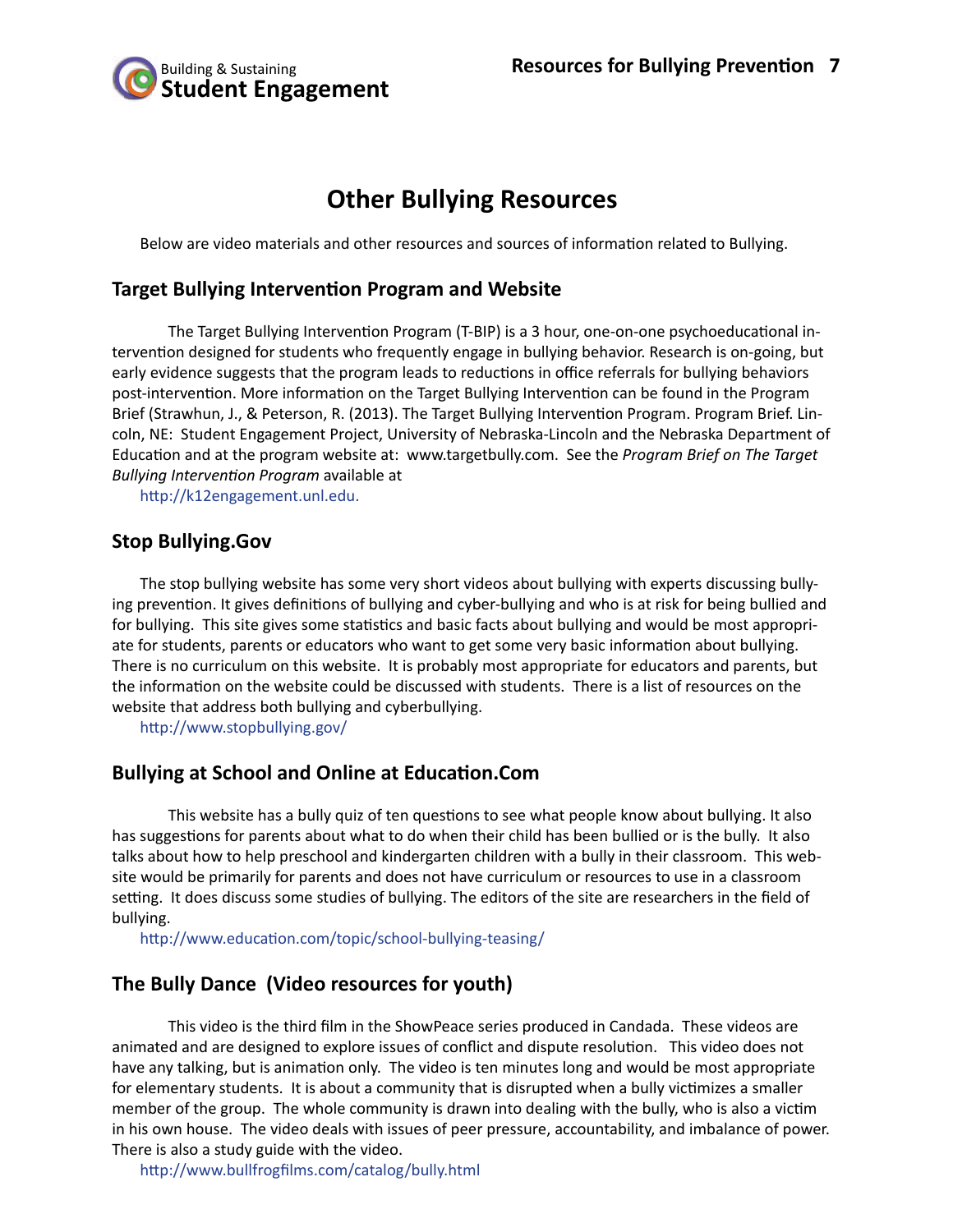

## **Stories of Us (Video resources for youth)**

This website has materials about a bullying prevention program called Promoting Positive Peer Relationship (P3R) which is a series of film-based resources for supporting students and educators in addressing the problem of bullying in school. The film is 23 minutes long. There are curriculum resources and adult education resources with this curriculum . More information about the videos and the curriculum is available on the website. The videos feature eighth grade students and would be most appropriate for a middle school population.

http://www.storiesofus.com/

#### **The Bully Project (Video resources for youth)**

This video was created to make students more aware of bullying from the victims' perspective showing some rather graphic images of what bullying looks like. The film is 98 minutes long with a rating of PG-13. It would be more appropriate for high school students, although some of the students being bullied in the video look like middle school and possibly upper elementary students. People in the video talk about the effects of bullying on the parents and the students and how this behavior impacts the victims. This website has a pledge that students and others can take to end bullying. This video could be used to show what bullying looks like and get a dialogue started with students about how to handle bullying.

http://www.thebullyproject.com/

#### **Bullying Assessment Tools (Assessment materials)**

A compendium of assessment materials published by the Centers for Disease Control includes 33 surveys measuring bullying victimization, perpetration, and bystander behavior. Several assessments are also included to gauge the risk and protective factors associated with bullying involvement. Measures included in this document were published or updated between 1990 and 2007. All measures have been previously published in peer-reviewed journals or books. Although this list of measures is extensive, it is not exhaustive. The compendium is available at:

http://www.cdc.gov/violenceprevention/pdf/bullyCompendiumbk-a.pdf

#### **Translating Research to Practice**

This website provides great ideas on how to translate research to practice. This is also a critical resource for parents that helps in addressing bullying both at school and at home: http://www.education.com/

#### **Evidence-Based Practices Related to Bullying**

The following resources are recommended when selecting which evidence-based intervention is most appropriate for your school and classroom. Each resource is nationally-based and maintains rigorous standards for program inclusion:

National Registry for Evidence-based Programs and Practices:

http://www.nrepp.samhsa.gov/ Blueprints for Healthy Youth Development: http://www.colorado.edu/cspv/blueprints/

The Model Programs Guide: http://www.ojjdp.gov/mpg/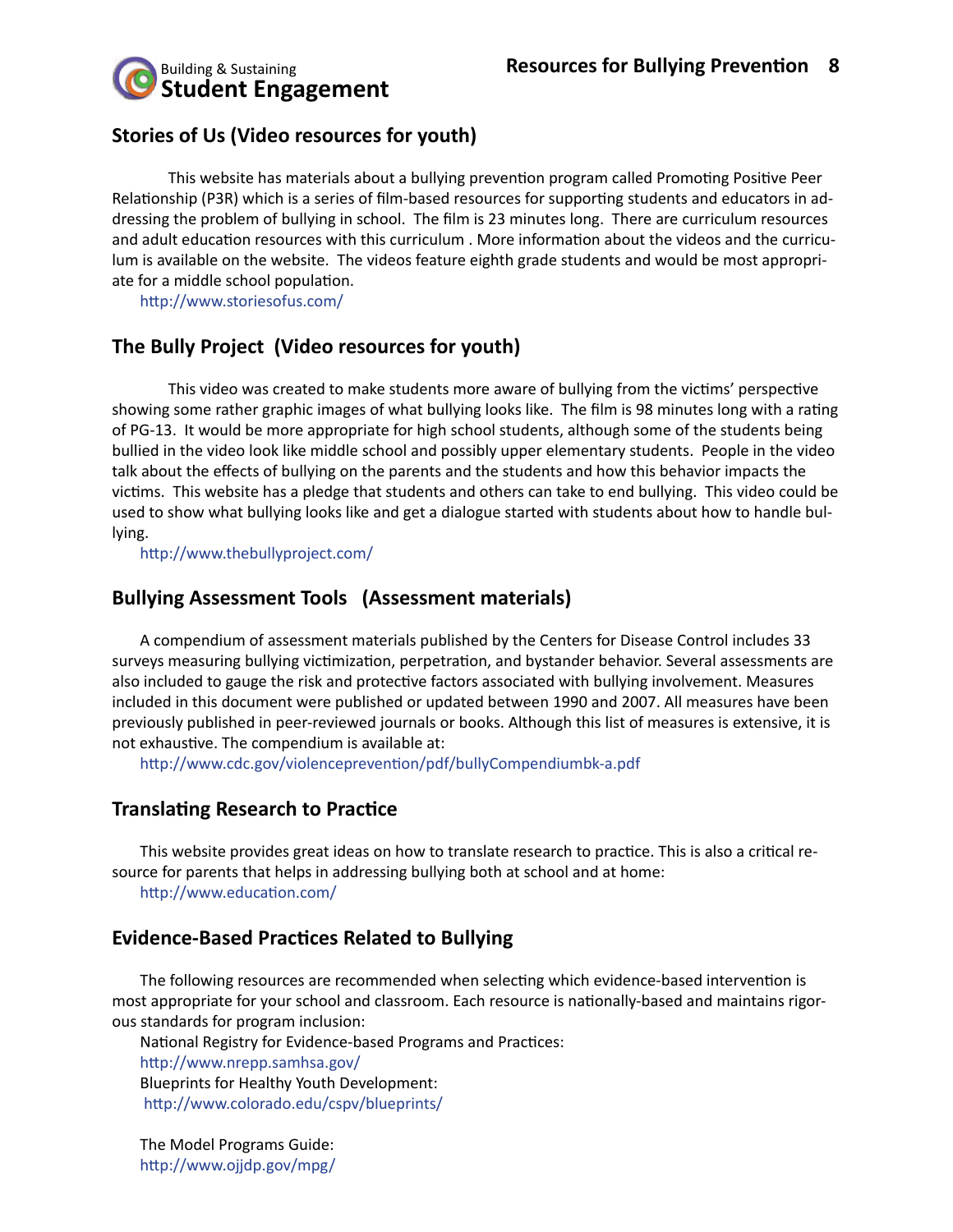

# **The Born this Way Foundation (Lady Gaga's website)**

Led by Lady Gaga and her mother Cynthia Germanotta, the Born This Way Foundation was founded in 2011 to foster a more accepting society, where differences are embraced and individuality is celebrated. The Foundation is dedicated to creating a safe community that helps connect young people with the skills and opportunities they need to build a kinder, braver world.

www.bornthiswayfoundation.org





Student Draw-a-Bully drawings in this document are courtesy of Susan Swearer's Empowerment Initiative. http://empowerment.unl.edu

#### **Recommended Citation:**

.

- Strawhun, J., Fluke, S. M., & Peterson, R. L. (2014, March). *Resources for bullying prevention and intervention. Resource brief.* Lincoln, NE: Student Engagement Project, University of Nebraska-Lincoln and the Nebraska Department of Education. Available at http://k12engagement.unl.edu/resources- bullying-prevention.
- **Note:** This document is a supplement to the two *Strategy Briefs*, *Bullying Prevention and Intervention,*  and *Interventions for Bullying Behaviors.* Additionally, see the *Program Brief, The Target bullying Intervention Program.* These are available from the Student Engagement Project, University of Nebraska at http://k12engagement.unl.edu.